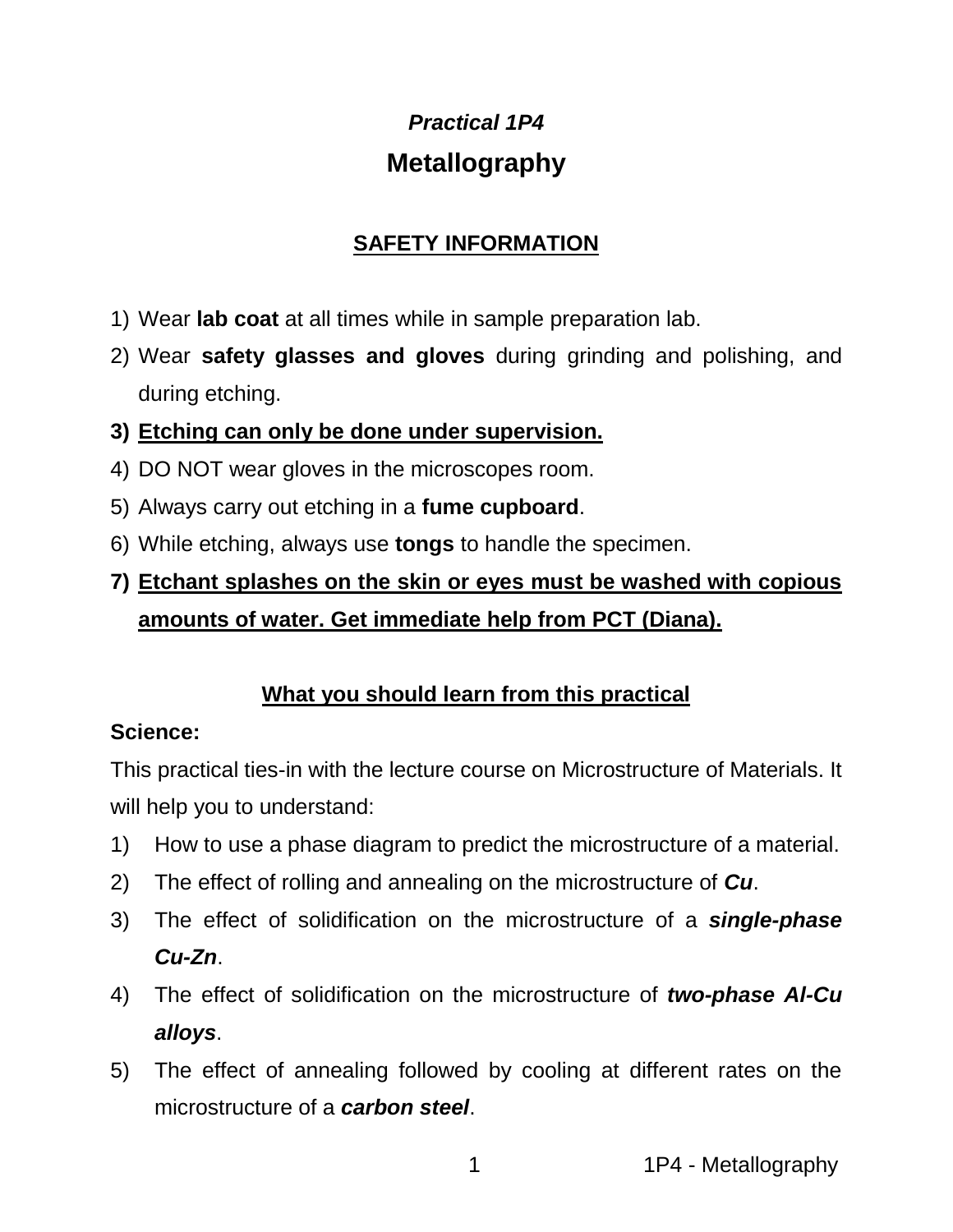# **Practical skills:**

You will learn:

- 1) How to polish and etch metallographic sections of Cu, Al and Fe based alloys.
- 2) How to use a reflection optical microscope to investigate microstructures at a range of magnifications.

## **Overview of practical:**

A total of 8 metallographic specimens for examination in a reflection *optical microscope* will be prepared, recording the observed microstructures by *photomicrography*. You will then use the relevant *phase diagram* to explain in each case the mechanism of formation of the *microstructure* and the *microstructural features* observed.

## **Experimental details**

Divide the samples equally so that all of you develop competence in polishing and etching techniques – each team member should prepare at least one sample.

### **Metallographic preparation:**

The preparation of each specimen (apart from Al-Cu ones; more on that below) involves *grinding*, *polishing* and *etching* in that order. Most of the specimens have been used previously for this experiment, and only need polishing and etching, but new or damaged specimens will need to be ground first. The experimental techniques of grinding, polishing and etching will be shown to you by the senior and/or junior demonstrators. Make sure that you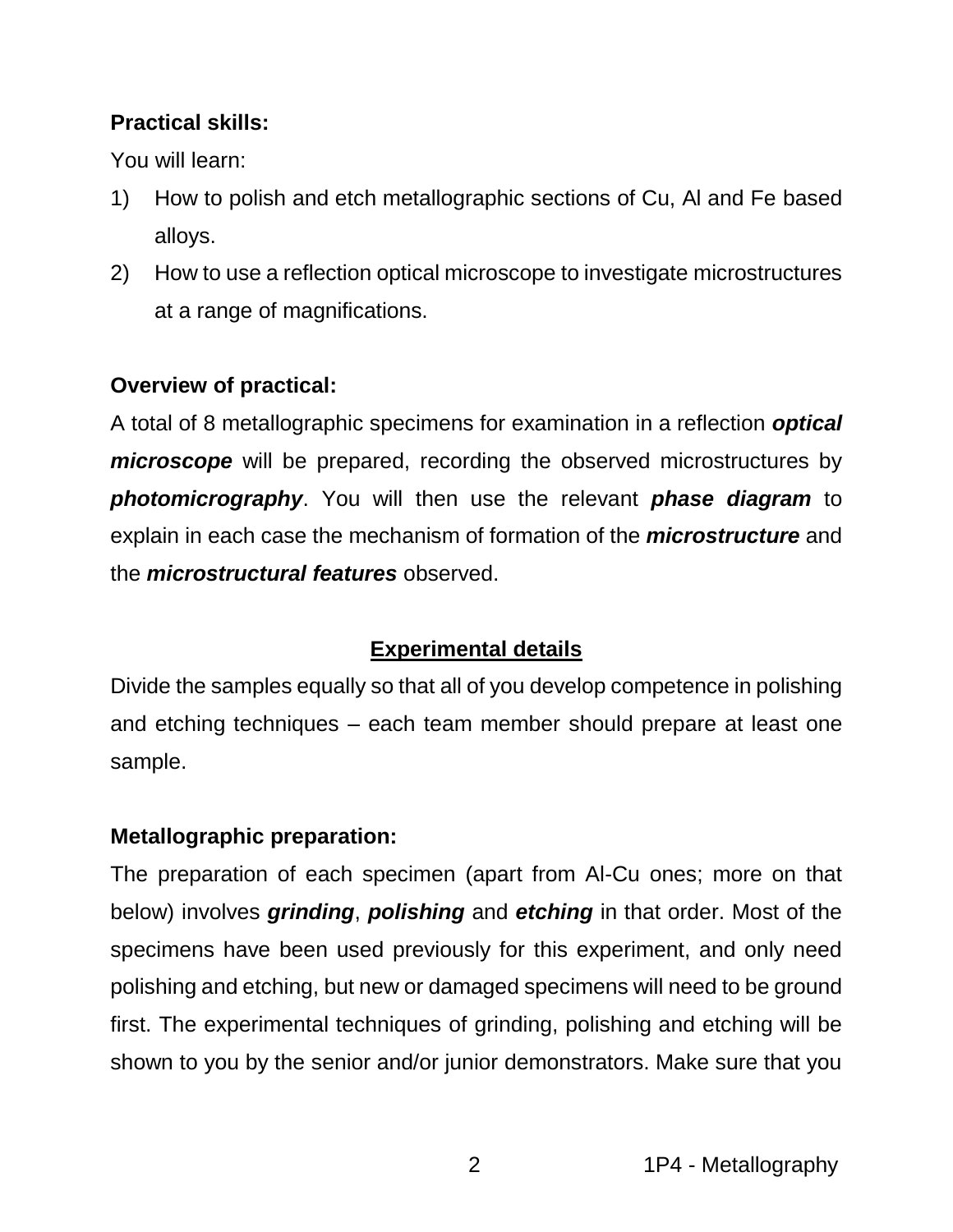are careful in using the grinders and polishers, and handling the etching acids.

### **Optical microscopy:**

After preparation, each specimen should be *mounted* on a glass slide with plasticine, *levelled*, and then *examined* in one of the reflection optical microscopes. You should have some familiarity with how to use the microscopes from 'Practical 1P1b – Microscopy' but the senior and junior demonstrators will be available to show you how to use the microscopes if necessary. Always examine specimens at *low magnification first*, and then with *progressively higher magnifications*. Much information can be lost by not examining at a low magnification.

#### **Recording the microstructure:**

Each member of the group should examine each specimen and record the observed microstructure by taking a microphotograph. Structures should be photographed at a magnification which shows important features clearly. Make sure that you *record accurate scale bars* for each image.

### **Specimens:**

There are a total of 8 specimens to be examined, listed as follows:

## **1) Copper alloys:**

**A4** Impure copper, chill cast (rapidly cooled in copper mould). Etching: **alcoholic FeCl<sup>3</sup> solution**; it produces a faceted finish and distinguish grains clearly. A low magnification will suffice.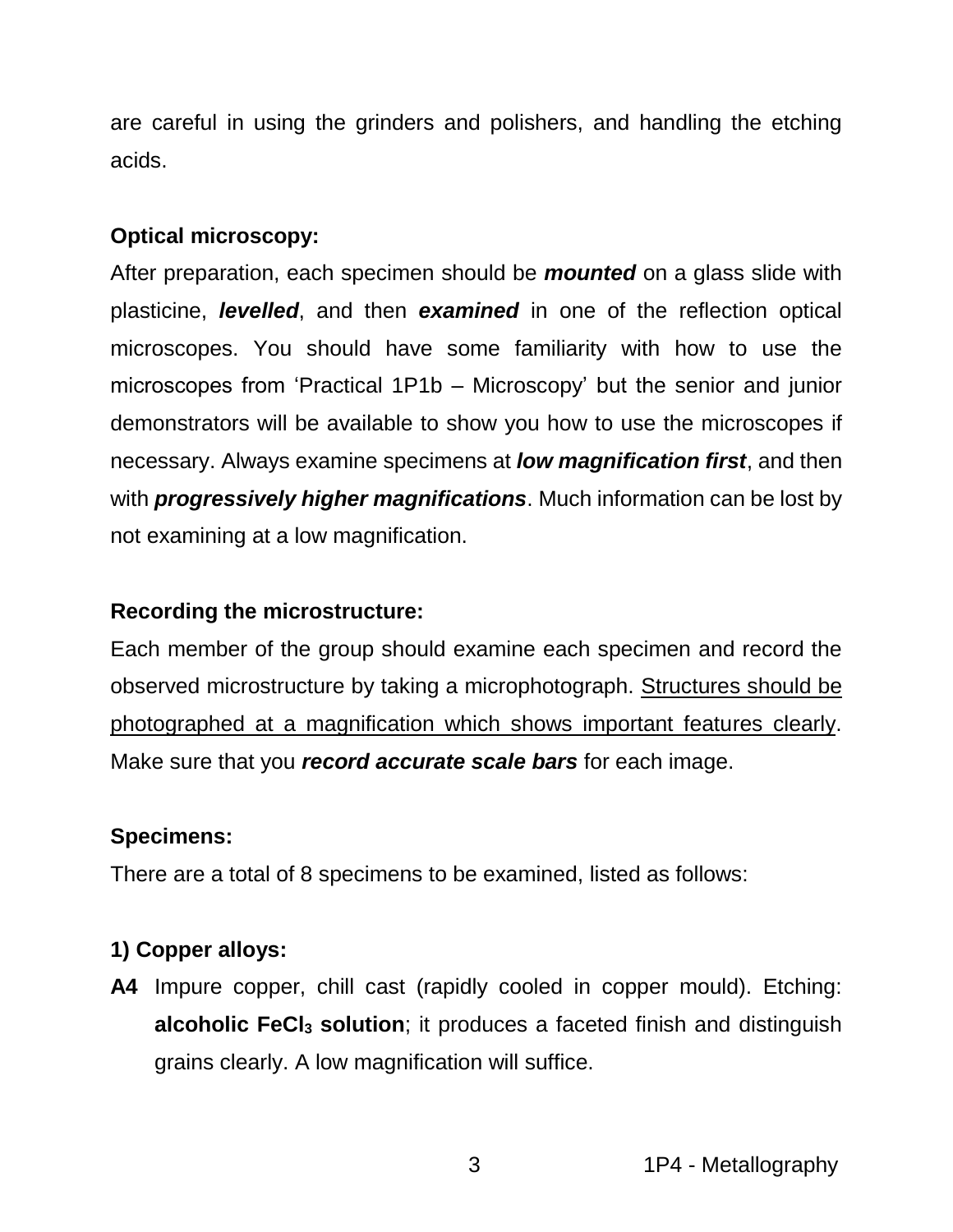- **A5** As above, after cold rolling and annealing. Etching: **alcoholic FeCl<sup>3</sup> solution**. Note the fine regular grain structure and the appearance of annealing twins which were absent in the cast material.
- **A6** Cu-30wt.%Zn. α-Brass, as cast. Etching: **alcoholic FeCl<sub>3</sub> solution**. At low magnifications a coarse grain structure is apparent, but the outlines of grains are ragged – explain why. Within each grain a fine criss-cross pattern of dendrites is to be seen - dendrites being lower in zinc content and relatively bright. Between the dendrites the zinc content is higher and therefore these regions are more heavily etched. Note that although dendrites are all of the same preferred growth orientation, the different sections produce a wide variety of patterns.

## **2) Aluminium alloys:**

**A9-11** Al - 25, 33 and 40 wt.%Cu. Slow cooled from the melt. **These samples already come prepared – polished and etched**. This is because the etchant Al alloys require – aqueous **1%HF + 1%HCl + 1%HNO<sup>3</sup>** – contains dangerous chemicals. Note the various proportions of the primary phases and the finer eutectic structure which is visible at high magnification.

## **3) Steels:**

- **S6** Fe-0.85wt%C. Three samples in the same mount:
	- (i) Larger diameter sample normalised from 1100 K;
	- (ii) Middle sample as (i) but re-annealed at 1100 K for 30 min and furnace cooled;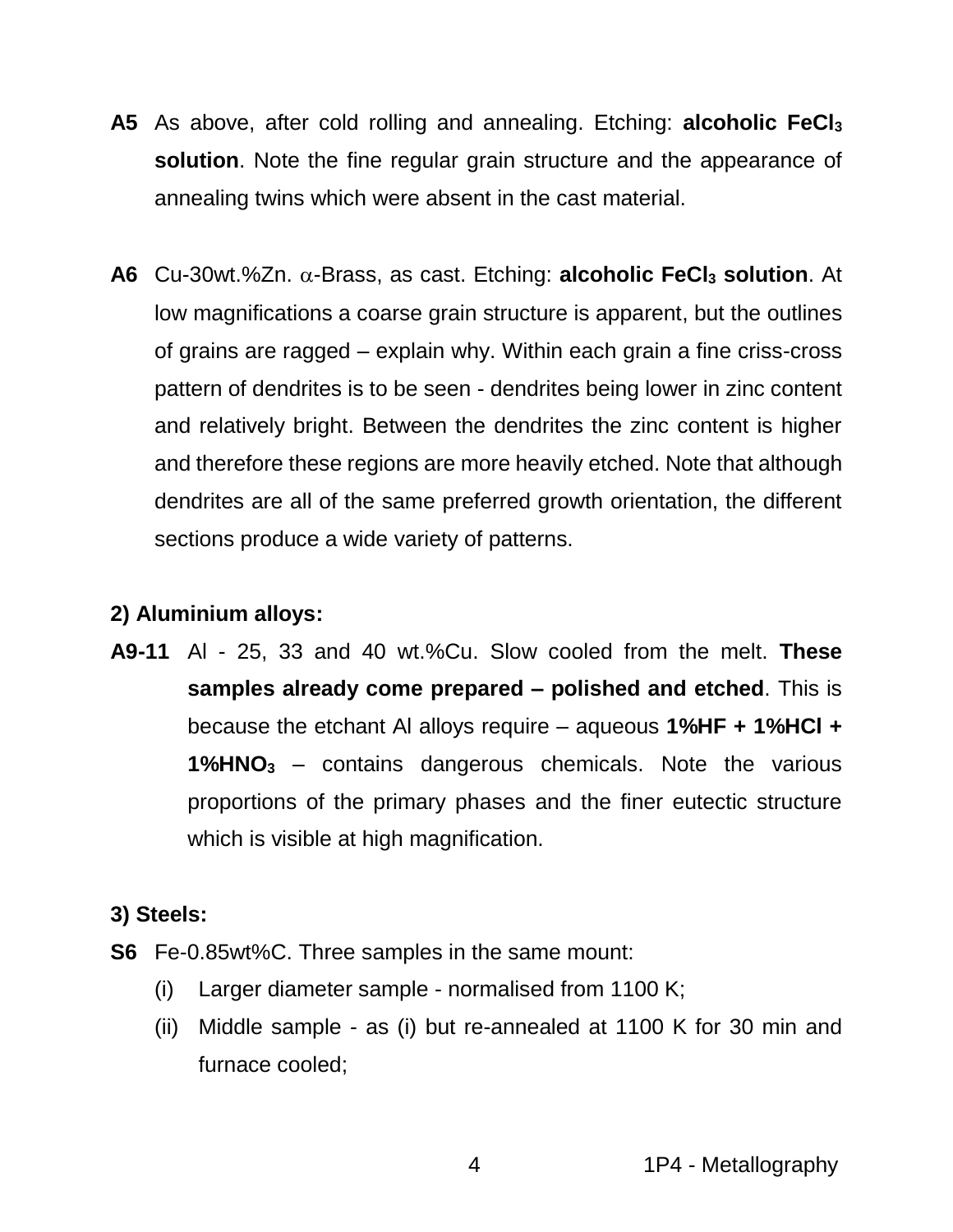(iii) Third sample - as (i) but re-annealed at 1220 K for 30 min and cooled at 1 K per minute to room temperature.

Etching: **nital** (alcohol solution of HNO<sub>3</sub>). Initial large grains of  $\gamma$ (austenite) decompose with a eutectic like reaction (called eutectoid solid solutions) to form plates of  $\alpha$  (ferrite) and Fe<sub>3</sub>C (cementite). The specific eutectoid reaction at 1000 K is:

 $\gamma(\rm 0.77\% C)$  $\Longleftrightarrow$   $\alpha(\rm 0.02\% C)$ +Fe $_{3}$ C $($ 6.7%C $)$ 

This structure is called pearlite (ferrite and cementite) and is only formed during slow cooling – explain why. Try and determine where the original  $\gamma$  grain boundaries were and how growth of the pearlite is directed relative to these boundaries. Also, look at the rim and at the center of each sample and explain any differences between these regions.

**S17** Fe-0.8%C steel quenched into water from 1273 K to give martensitic structure which can be revealed by a **relatively heavy etch in nital**.

#### **Etching safety considerations:**

**Nital:** corrosive, toxic and flammable.

**Alcoholic solution of FeCl3:** corrosive, toxic and flammable.